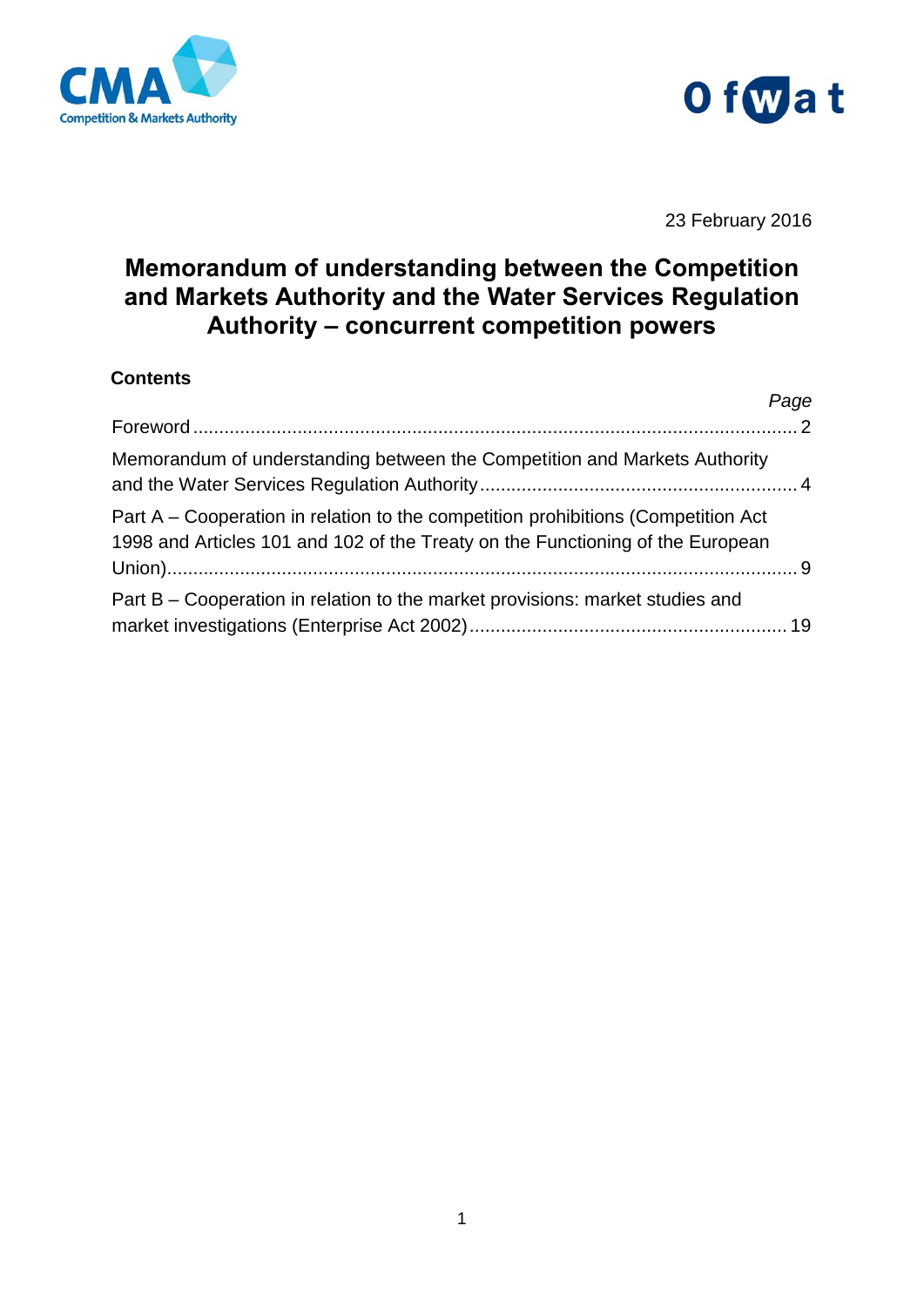## <span id="page-1-0"></span>**Foreword**

The changes to the United Kingdom's (UK) competition law system, introduced under the Enterprise and Regulatory Reform Act 2013 and in force since April 2014, are designed to improve the effectiveness of competition law enforcement in this country.

The Competition and Markets Authority (CMA) has competition law powers which apply across the whole economy. Sectoral regulators such as the Water Services Regulation Authority (Ofwat) may exercise the competition law powers to enforce the prohibitions on anti-competitive agreements and on abuse of a dominant position, and to make market investigation references, concurrently with the CMA in those sectors for which they have responsibility.

The Enterprise and Regulatory Reform Act 2013 introduced a number of changes to improve the working of concurrency and enable closer working between the CMA and sectoral regulators.

The CMA and the sectoral regulators have demonstrated their commitment to making the concurrency framework more effective through the establishment of the UK Competition Network (UKCN). This represents an enhanced forum for cooperation which will enable closer working with the objective of more consistent and effective use of competition powers across all sectors. In their statement of intent in December 2013, the members of the UKCN affirmed: 'The mission of the UKCN will be to promote competition for the benefit of consumers and to prevent anti-competitive behaviour both through facilitating use of competition powers and development of pro-competitive regulatory frameworks, as appropriate.' 1

This memorandum of understanding (MoU) represents a further stage in the process of cooperation between the CMA and the regulators, setting out more practical detail on how the CMA and Ofwat will work together within the framework of competition law. 2

The main purpose of this MoU is to establish an understanding between the CMA and Ofwat as to how this closer working will work in practice. It draws on the legislation which sets out the formal framework for how concurrency will operate and also, importantly, sets out our bilateral commitment to look for opportunities to work

<sup>1</sup> UKCN (2013), [Statement of Intent.](https://www.gov.uk/government/publications/uk-competition-network-statement-of-intent)

 $2$  This MoU does not relate to 'regulatory appeals' – that is, the separate role that the CMA has in considering appeals against, or references relating to, proposed direct regulatory action by Ofwat under the sectoral statutes. This is a separate role, to be undertaken by the CMA panel, and the CMA is committed to ensuring that its cooperation with Ofwat – whether under this MoU (and under comparable MoU agreed with other sectoral regulators), through the UKCN, or otherwise in connection with their concurrent powers – will not impair the impartiality and fairness of the CMA's conduct of such regulatory appeals (or indeed of market or merger investigations undertaken by the CMA panel).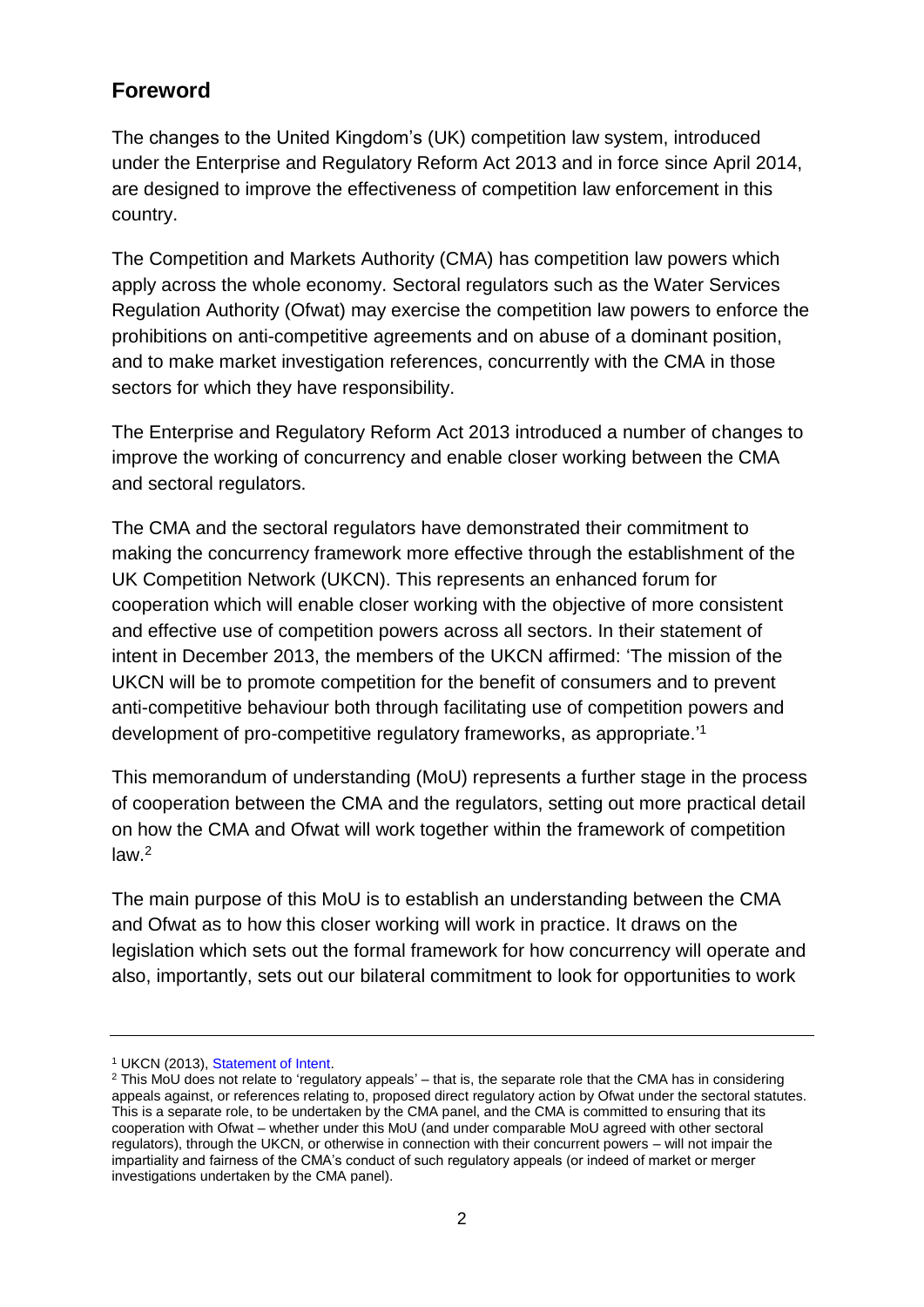together, including within the framework of the UKCN, to promote competition for the benefit of consumers. We shall do this by the sharing of expertise, information, ideas and experience and each of us will commit to doing this efficiently and with a mutual regard for each other's statutory position and strategic objectives.

Water and sewerage markets are in the process of liberalisation, with the aim of fostering more competitive markets for the benefit of current and future customers. As markets evolve, competition enforcement under the Competition Act 1998 and review of markets under the Enterprise Act 2002 will be increasingly important tools to enable the development of effective competition in the sector.

We believe that this MoU offers a valuable basis for that cooperation, in the interests of the CMA, Ofwat, the water and sewerage industry in England and Wales and, most importantly of all, the consumers.

**Alex Chisholm Communication Chinage Chisholm Communication Chinage Richard Khaldi CEO, CMA Senior Director, Customers and Casework, Ofwat**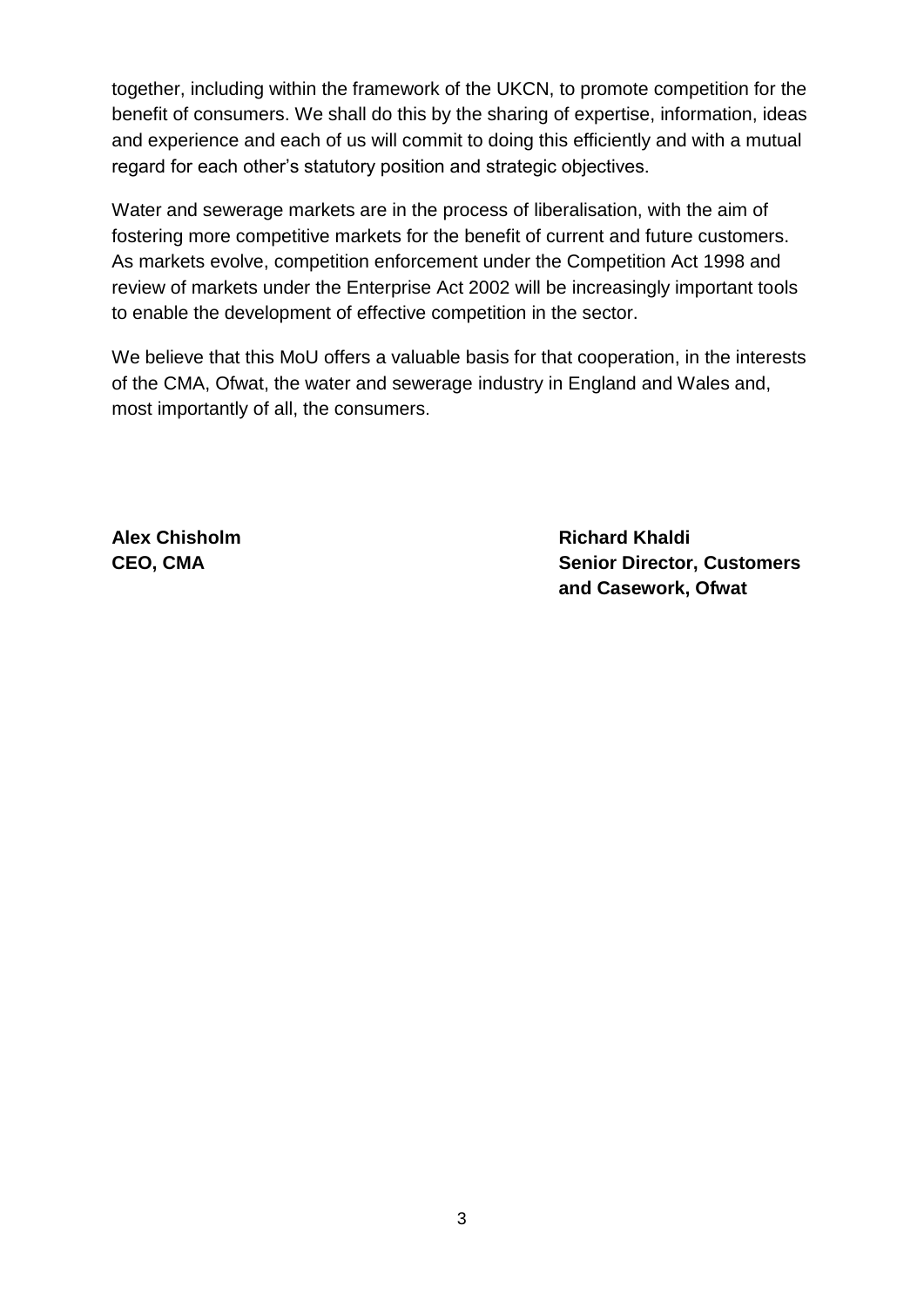# <span id="page-3-0"></span>**Memorandum of understanding between the Competition and Markets Authority and the Water Services Regulation Authority**

## *Purpose of this memorandum of understanding*

- 1. This MoU sets out working arrangements between the CMA and Ofwat in relation to:
	- *(a)* their concurrent powers to apply the prohibitions on agreements that prevent, restrict or distort competition, and on the abuse of a dominant position, under the Chapter I prohibition and the Chapter II prohibition of the Competition Act 1998 and under Article 101 and Article 102 of the Treaty on the Functioning of the European Union – referred to in this MoU as the 'competition prohibitions'; and
	- *(b)* their concurrent powers to undertake market studies, and to make references to the CMA for the constitution of a CMA group to conduct an in-depth market investigation into single or multiple markets for goods or services in the UK under the Enterprise Act 2002 – referred to in this MoU as the 'market provisions';

in the water and sewerage sector.

- 2. This MoU is not intended to have legal effect.
- 3. This MoU is to be read alongside other material concerning the relations between the CMA and Ofwat, including: the Water Industry Act 1991; the Competition Act 1998; the Enterprise Act 2002; the Enterprise and Regulatory Reform Act 2013; the Competition Act 1998 and Other Enactments (Amendment) Regulations 2004; the Competition Act 1998 (Concurrency) Regulations 2014, referred to in this MoU as the concurrency regulations, and the CMA's guidance on concurrent application of competition law to regulated industries, referred to in this MoU as the concurrency guidance. <sup>3</sup> This MoU supplements and does not supplant that material.
- 4. The arrangements covered by this MoU are, wherever possible, set out in terms providing sufficient flexibility for the relationship between Ofwat and the CMA to develop in the light of experience. The CMA and Ofwat commit to review these arrangements from time to time to evaluate their continuing fitness for purpose. Such review can be initiated at the request of the CMA,

<sup>3</sup> CMA (2014), *[Regulated industries: Guidance on concurrent application of competition law to regulated](https://www.gov.uk/government/publications/guidance-on-concurrent-application-of-competition-law-to-regulated-industries)  [industries](https://www.gov.uk/government/publications/guidance-on-concurrent-application-of-competition-law-to-regulated-industries)* (CMA10).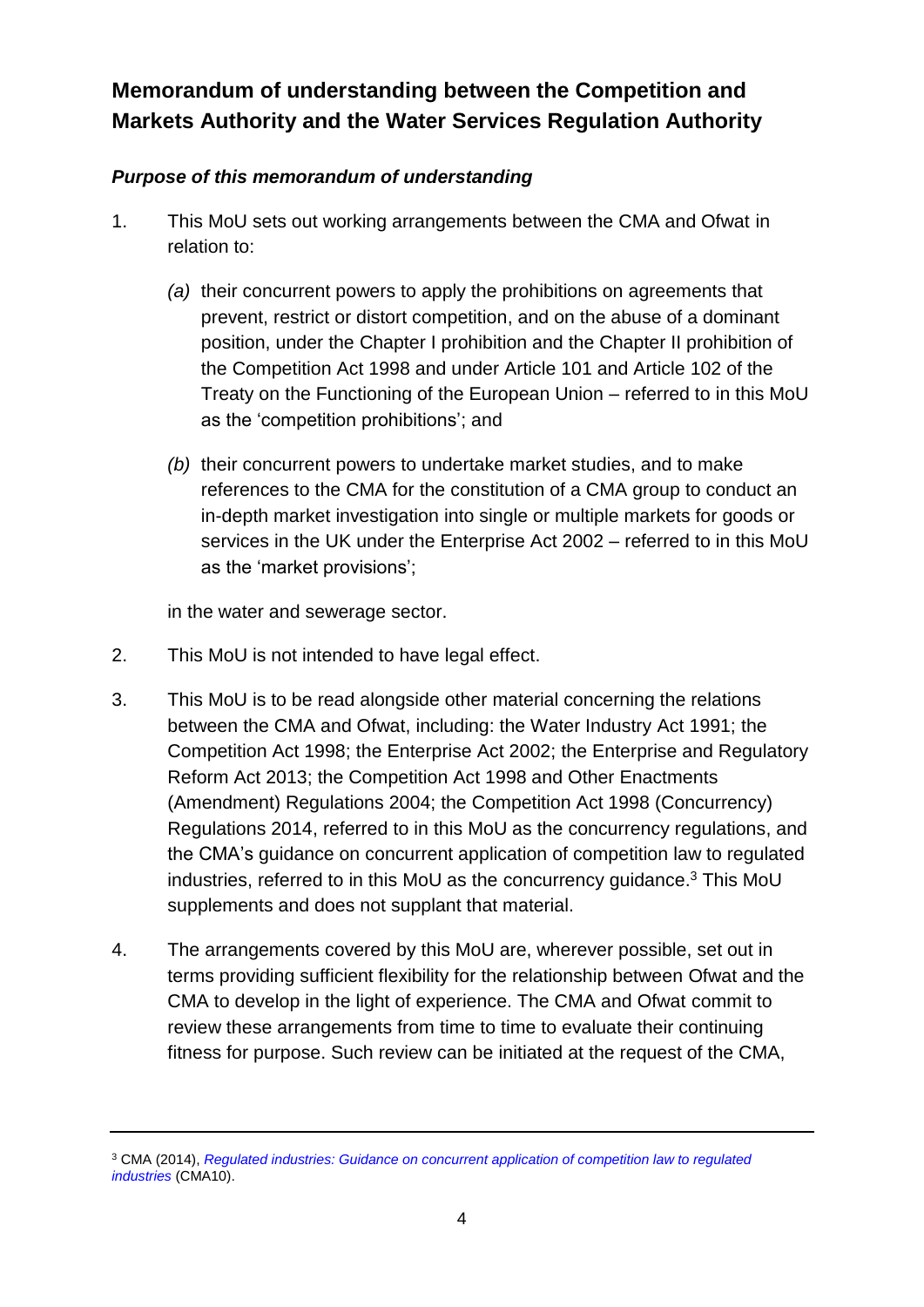Ofwat or a member of the UKCN. This MoU may only be revised by agreement between the CMA and Ofwat.

5. Nothing in this MoU applies in relation to the functions of the CMA in its separate role of considering appeals against, or references related, to proposed action by Ofwat under the sectoral statutes. The CMA and Ofwat acknowledge the importance of maintaining the CMA's impartiality and fairness in carrying out those functions, and indeed of market or merger investigations undertaken by the CMA panel.

### *Context*

6. This MoU operates within the framework of the legislative provisions referred to in paragraph 1, the concurrent powers of Ofwat under section 31 of the Water Industry Act 1991 and any other applicable sector-specific legislation from time to time.

#### *Role of the CMA*

- 7. The CMA is a non-ministerial department, established under the Enterprise and Regulatory Reform Act 2013.
- 8. The CMA works to promote competition for the benefit of consumers, both within and outside the UK, to make markets work well for consumers, businesses and the economy.
- 9. The CMA's statutory responsibilities, in so far as relevant to the matters that are the subject of this MoU, include:
	- *(a)* investigating where there may be breaches of the competition prohibitions; and
	- *(b)* conducting market studies and market investigations where there may be competition and consumer problems.
- 10. In connection with its statutory responsibilities, the CMA will cooperate with sectoral regulators to promote effective competition and support the use of their powers, including their powers to apply the competition prohibitions, in the interests of competition for the benefit of consumers.

#### *Role of Ofwat*

11. Ofwat is a non-ministerial department established under the Water Industry Act 1991. Ofwat is the independent economic regulator of the water and sewerage industry in England and Wales. Ofwat is responsible for regulating the sectors, acting independently of the industry, government and other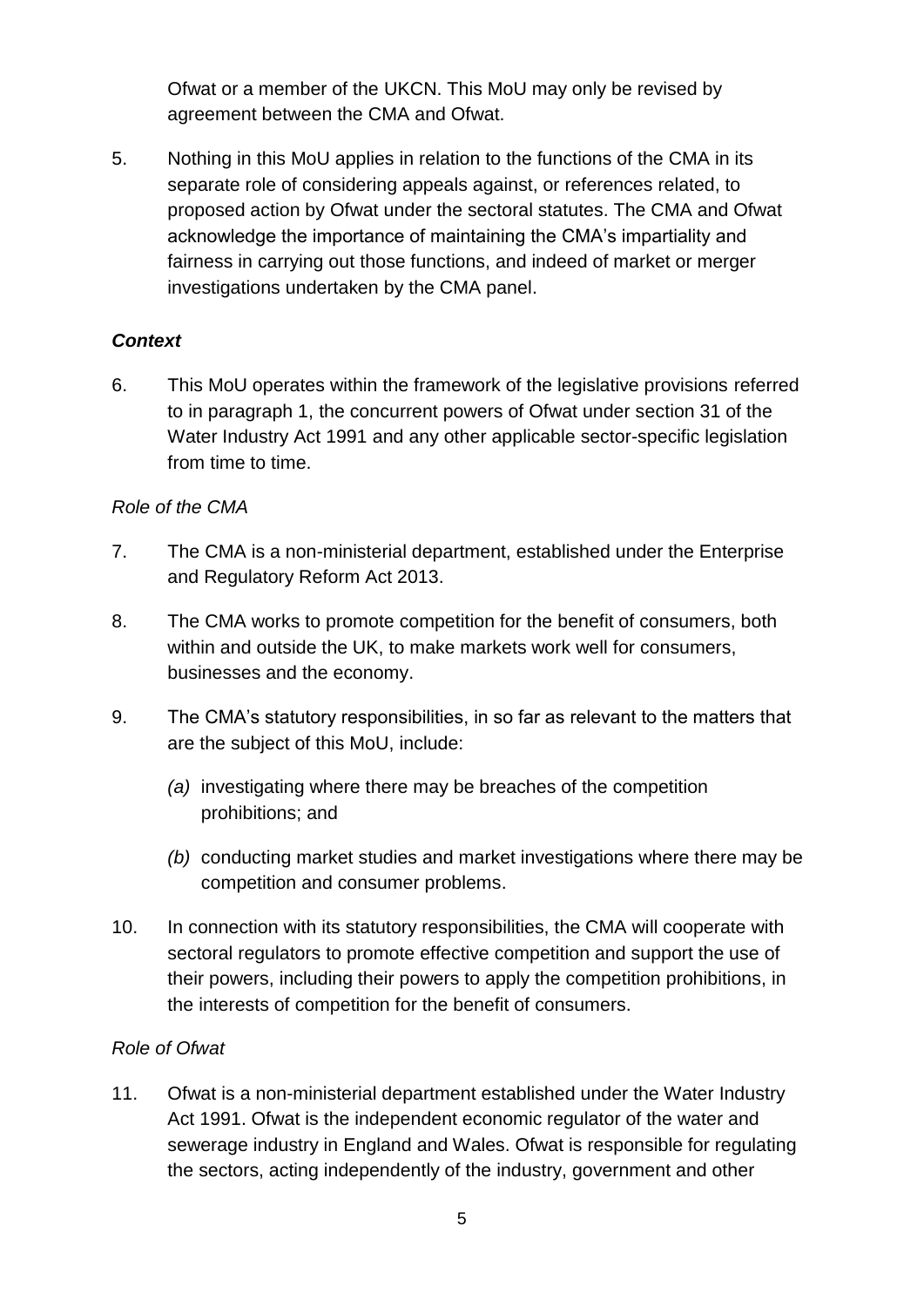stakeholders, while working within the government policy framework. Ofwat's duties include protecting the interests of consumers, wherever appropriate by promoting effective competition. Ofwat is designated as a national competition authority under Article 35 of EU Regulation 1/2003 and has powers to enforce the competition prohibitions in the Competition Act 1998 and Articles 101 and 102 of the Treaty on the Functioning of the European Union, in relation to commercial activities connected with the supply of water or securing a supply of water or with the provision or securing of sewerage services.

#### *Aims*

- 12. The Enterprise and Regulatory Reform Act 2013, as well as establishing the CMA, made provision for the better working of the CMA's and the sectoral regulators' concurrent powers in the regulated sectors; specifically, the act: 'strengthens the role of the CMA and enhances the emphasis on early and proper consideration of the use of anti-trust powers (under Part 1 of the CA 1998 lie the competition prohibitions]) by the sector regulators.<sup>4</sup>
- 13. It is one of the strategic goals of the CMA, announced on its establishment on 1 October 2013, to extend the frontiers of competition into new areas, including by working with sectoral regulators to ensure fuller use of competition law and policy in sectoral markets.<sup>5</sup>
- 14. The government's strategic steer to the CMA, issued on 1 December 2015, says that the CMA should build 'a strong dialogue with sectoral regulators using the UKCN to ensure that the overall competition regime is coordinated and regulatory practices complement each other.<sup>'6</sup>
- 15. The sector regulators and the CMA, working together in the UKCN established in 2013 (with Monitor having observer status), declared that: 'The mission of the UKCN will be to promote competition for the benefit of consumers and to prevent anti-competitive behaviour both through facilitating use of competition powers and development of pro-competitive regulatory frameworks, as appropriate.'7
- 16. The CMA and Ofwat seek to use their powers to achieve more competitive outcomes in the water and sewerage industry in England and Wales for the benefit of consumers so as to make markets in the water and sewerage sectors in England and Wales work well for consumers of water and

<sup>4</sup> [Enterprise and Regulatory Reform Act 2013 Explanatory Notes,](http://www.legislation.gov.uk/ukpga/2013/24/notes) paragraph 370.

<sup>&</sup>lt;sup>5</sup> Statement by Alex Chisholm, chief executive of the CMA, [CMA mission and strategy,](https://www.gov.uk/government/speeches/cma-mission-and-strategy) 1 October 2013.

<sup>6</sup> Department for Business, Innovation and Skills, Strategic steer for the Competition and Markets Authority, in Annex A to the *[Government's response to the Consultation on the Strategic Steer to the CMA](https://www.gov.uk/government/consultations/competition-regime-competition-and-markets-authority-governments-strategic-priorities)*, 1 December 2015, page 11.

<sup>&</sup>lt;sup>7</sup> UKCN (2013), [Statement of Intent.](https://www.gov.uk/government/publications/uk-competition-network-statement-of-intent)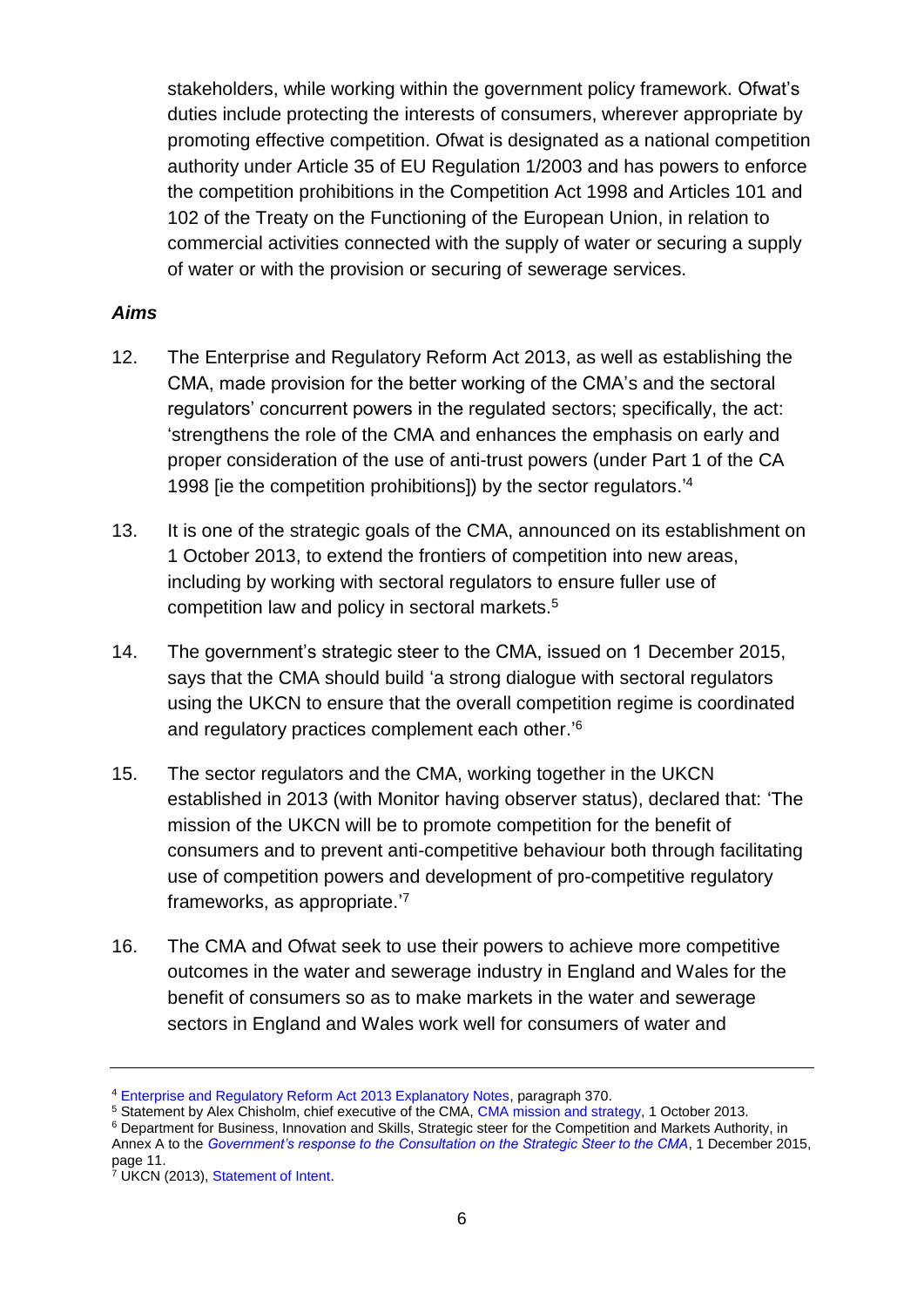sewerage services, businesses in those sectors and businesses that use those services and the economy in which those services play an essential part. It is the view of the CMA and Ofwat that such competitive outcomes can be achieved by various tools, including their competition law powers under the competition prohibitions, the market provisions and merger control, but also through other tools such as direct regulatory action including through enforcement of licence provisions (for example, in providing for third party access to networks) and liberalisation measures introduced under national and European Union legislation.

- 17. This MoU aims to further the attainment of these objectives, and to make the changes introduced by the Enterprise and Regulatory Reform Act 2013 work effectively, maximising the complementary skills of the CMA and Ofwat, including through:
	- *(a)* promoting cooperation and coordination between the CMA and Ofwat when dealing with cases of suspected anti-competitive behaviour for which they have concurrent powers;
	- *(b)* promoting cooperation and coordination between the CMA and Ofwat when dealing with market studies and market investigation references for which they have concurrent powers;
	- *(c)* facilitating the efficient and effective handling of cases of suspected anticompetitive behaviour within the water and sewerage services markets in England and Wales;
	- *(d)* avoiding duplication of activity, wherever possible; and
	- *(e)* ensuring transparency as to the respective roles of the CMA and Ofwat for individuals and consumers affected.

#### *General cooperation*

- 18. In addition to the provisions for cooperation between the CMA and Ofwat specific to particular powers of the CMA and Ofwat, as set out in this MoU and elsewhere, the CMA and Ofwat are committed to the following general principles and practices for cooperation between themselves in respect of the sectors for which Ofwat has responsibility.
- 19. Officials of the CMA and Ofwat will meet and communicate, at appropriate levels of seniority, to discuss matters of mutual interest, both through the UKCN and bilaterally. A framework for such meetings will, as far as possible, be determined in advance so as to ensure attendance at the appropriate level and expertise.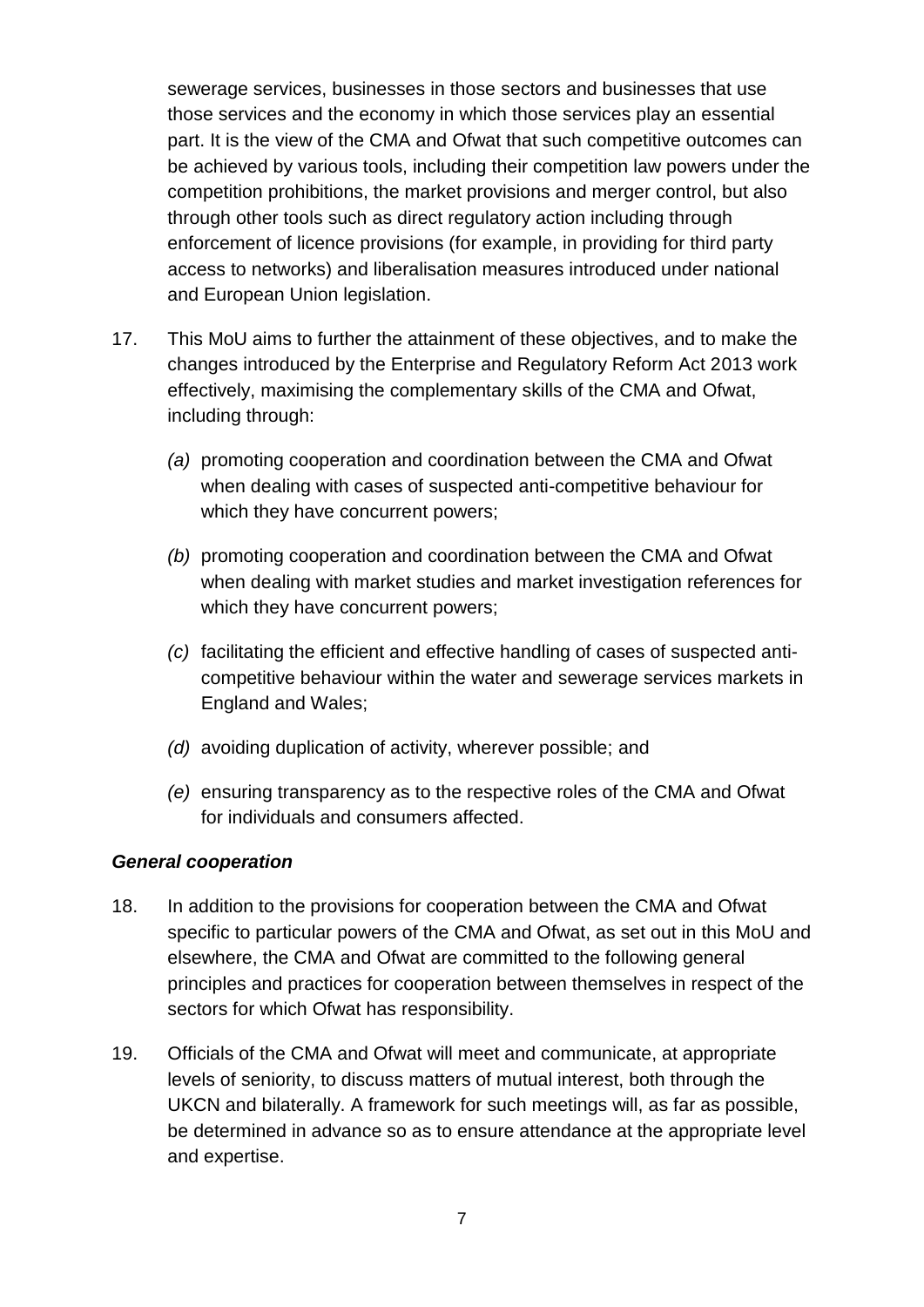- 20. The CMA and Ofwat will, in respect of the water and sewerage sector, always consult each other:
	- *(a)* before the initial exercise of concurrent competition law powers in all cases where it appears that they have concurrent jurisdiction and where there are reasonable grounds for suspecting an infringement of the competition prohibitions; and
	- *(b)* before launching a market study under the Enterprise Act 2002. 8
- <span id="page-7-0"></span>21. Where either the CMA or Ofwat exercises its concurrent powers, the CMA and Ofwat will, to the extent permitted by law, engage with each other in open dialogue and by sharing relevant information as appropriate. This engagement may include attendance at internal meetings held by the investigating authority (ie the authority to which a case is allocated) by the supporting authority (ie the other authority which would be competent to exercise concurrent powers in relation to the case), in order to discuss the case as envisaged at paragraph 3.31 of the concurrency guidance. The supporting authority will not generally attend the investigating authority's constitutional decision-making meetings, meetings of governance bodies or meetings with external parties such as those under investigation or complainants. Attendance by the supporting authority at any meeting is at the discretion of the investigating authority, but requests to attend should be considered by the investigating authority in the spirit of cooperation underpinning the new concurrency regime.
- 22. The CMA and Ofwat will consult each other at an early stage on any issues that might have significant implications for the other. For example, where the CMA undertakes a market study which relates to a sector other than water and sewerage but which may have a significant impact on water and sewerage, the CMA will inform Ofwat and share appropriate information relating to that market study with Ofwat to the extent permitted by law.
- 23. Within the spirit of broader collaboration for the purposes of the promotion of competitive outcomes, the CMA and Ofwat will commit to discuss and share other relevant information, where legally permissible to do so, but subject to the need not to impair the impartiality and fairness of the CMA in carrying out the functions referred to in paragraph 5 of this MoU.

<sup>&</sup>lt;sup>8</sup> Instigation of a market study occurs on the publication of a market study notice, as defined in section 130A of the [Enterprise Act 2002.](http://www.legislation.gov.uk/ukpga/2002/40/contents)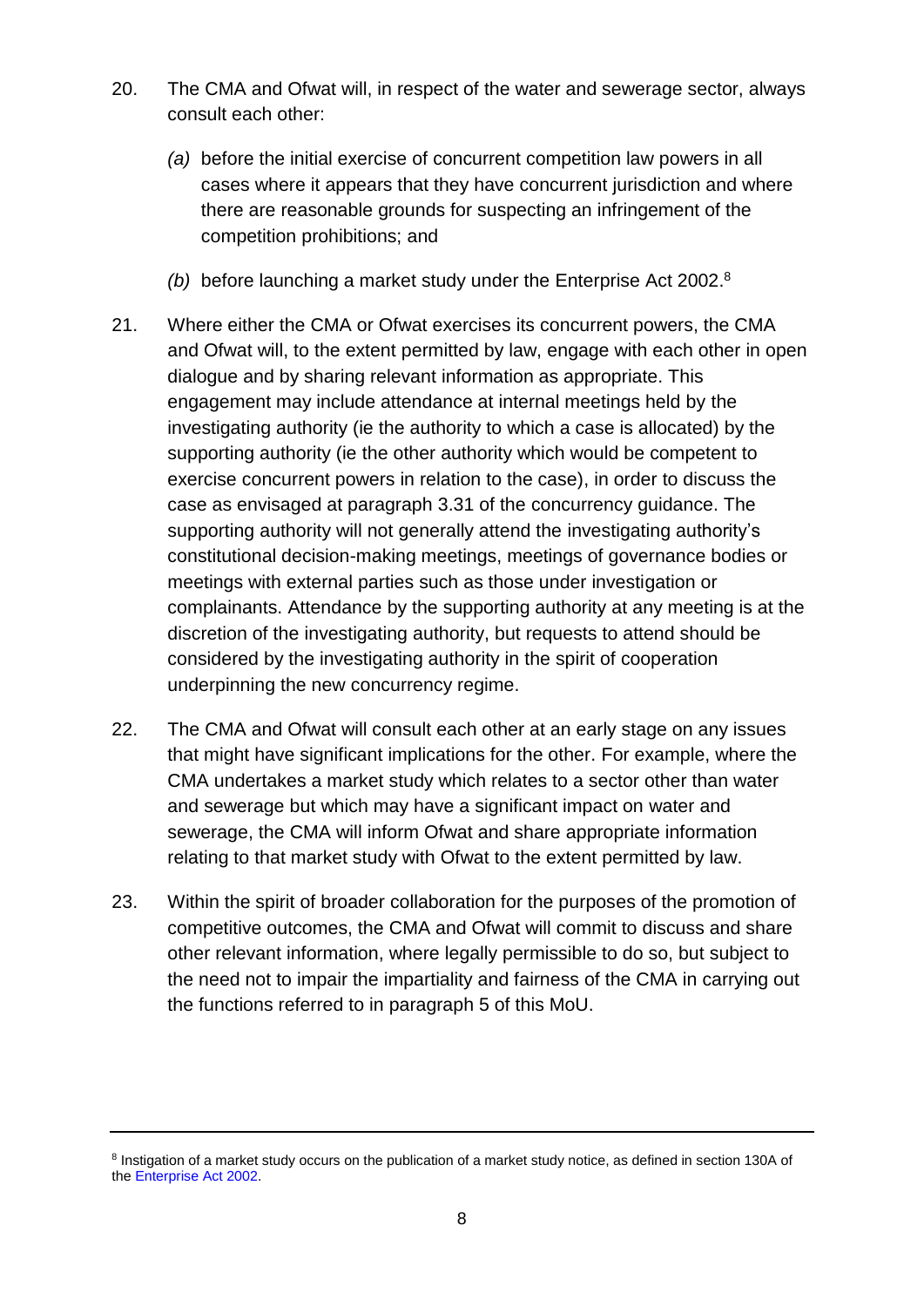# <span id="page-8-0"></span>**Part A – Cooperation in relation to the competition prohibitions (Competition Act 1998 and Articles 101 and 102 of the Treaty on the Functioning of the European Union)**

## *Case allocation*

### *Basis of allocation*

- 24. The CMA and Ofwat will endeavour to reach agreement on which authority will exercise its concurrent competition powers in respect of any particular case, under regulation 4(2) of the concurrency regulations. They will do so in a spirit of constructiveness and cooperation, while acknowledging the CMA's ultimate powers under regulations 5 and 8 of the concurrency regulations.
- 25. Their determination of which authority will exercise its powers will be based on assessing which of them is better placed to exercise those powers, having regard to the factors set out in paragraph 3.22 of the concurrency guidance. The CMA and Ofwat envisage that other factors may appear relevant in the light of practical experience and that, if so, such factors may be chosen to supplement or supplant the factors set out in paragraph 3.22 of the concurrency guidance.

### *Procedure for allocation*

- <span id="page-8-1"></span>26. Where either the CMA or Ofwat has decided, on the basis of information in its possession, that there are reasonable grounds for suspecting that one of the competition prohibitions has been infringed (the reasonable suspicion test)<sup>9</sup> in relation to the water and sewerage sector, it will disclose to the other (ie the receiving authority) sufficient information:
	- *(a)* to enable the receiving authority to understand the basis on which the disclosing authority has decided that the reasonable suspicion test is met; and
	- *(b)* for there to be an informed discussion on which authority (if either) is best placed to proceed in respect of the case.
- 27. In practice, it may be helpful for the CMA and Ofwat to have discussed the case prior to such a decision having been reached, subject to paragraph 40 below. The disclosing authority will provide the information described under paragraph 26 within ten working days after it has decided that the reasonable

<sup>&</sup>lt;sup>9</sup> As provided in section 25 of the [Competition Act 1998.](http://www.legislation.gov.uk/ukpga/1998/41/contents)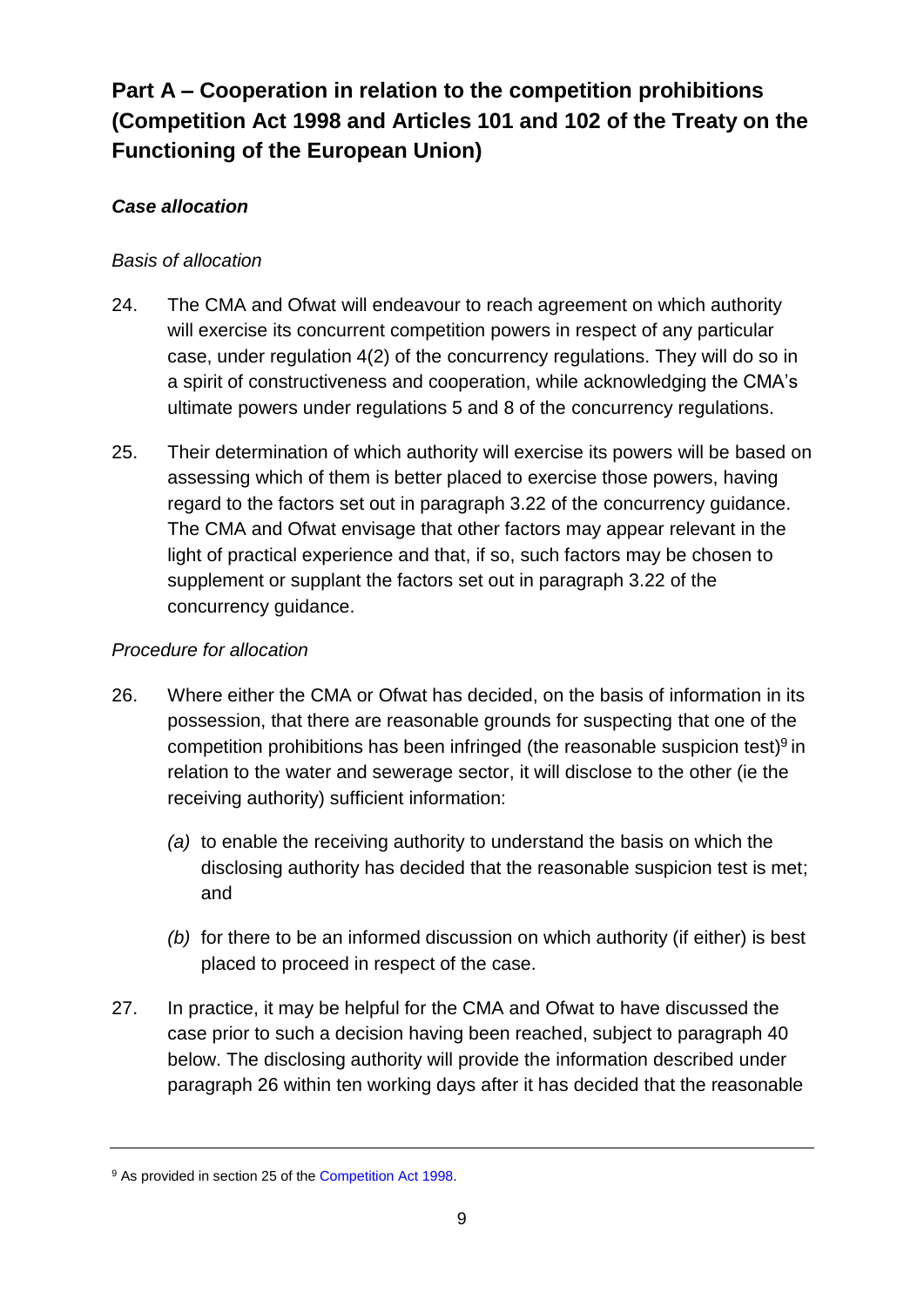suspicion test is met, whether or not it proposes to exercise concurrent powers. 10

- <span id="page-9-1"></span>28. Within seven working days from receipt of this information, the receiving authority will respond in writing, setting out its initial view on the case and how it should be allocated and identifying any further information which it requires.
- 29. The CMA and Ofwat will endeavour to agree which authority will exercise its concurrent competition powers in relation to the case, as provided for in regulation 4(2) of the concurrency regulations, as soon as possible and in any event no later than one month from disclosure of the information described under paragraph 26. Other than in exceptional circumstances (which shall be set out in writing), the CMA will initiate the procedure set out in regulation 5 of the concurrency regulations if agreement is not reached within two months of the disclosing authority first receiving sufficient information in connection with a complaint to enable it to decide that the reasonable suspicion test is met.
- 30. The procedure for agreeing the transfer of a case that is already in progress from the CMA to Ofwat, or from Ofwat to the CMA, is as set out in regulation 7 of the concurrency regulations and in paragraph 3.32 of the concurrency guidance.
- <span id="page-9-0"></span>31. The procedure for the CMA to direct the transfer to itself from Ofwat of a case that is already in progress is as set out in regulation 8 of the concurrency regulations.

#### *Implications of allocation*

- 32. Any agreement or determination as to case allocation, under regulations 4, 5, 7 or 8 of the concurrency regulations, shall be notified to the person who has provided the information resulting in the case (for example, the person making a complaint), and so far as appropriate and lawful to any other affected person, by the authority which is exercising its concurrent competition powers in relation to the case, as soon as reasonably practicable.
- 33. Case allocation determines which of the CMA and Ofwat is to exercise concurrent functions and make any decisions under the competition prohibitions. The CMA or Ofwat will be publicly identified as having such responsibility if and when any such investigation is announced. The CMA and Ofwat envisage that, whichever authority has responsible for a particular case, they and their officials will work cooperatively with each other on the case as appropriate, pooling their expertise including in the ways described in

<sup>&</sup>lt;sup>10</sup> As provided in regulation 9 of the concurrency regulations.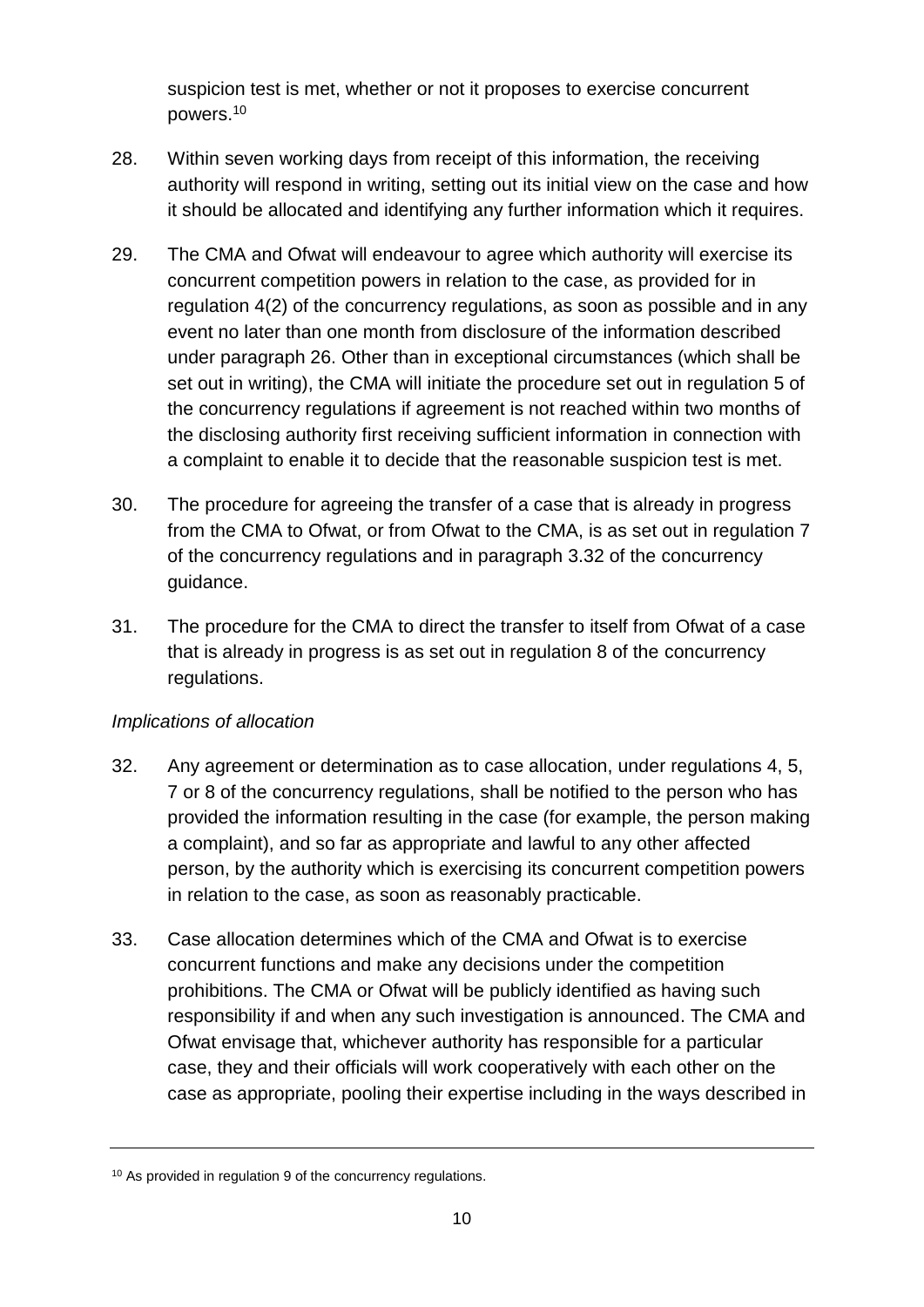paragraphs [48](#page-13-0) to [57](#page-15-0) of this MoU and in paragraphs 3.33 to 3.35 of the concurrency guidance.

### *Sharing information*

## *Principles of information sharing*

- <span id="page-10-0"></span>34. The effective sharing of information between the CMA and Ofwat is fundamental to the successful exercise of their concurrent competition powers. It is needed both for the appropriate allocation of cases, as described in paragraphs [26](#page-8-1) to [31](#page-9-0) of this MoU, and for the successful handling of cases once allocated to make optimal use of the complementary experience and expertise of the two authorities.
- 35. The CMA and Ofwat are committed, in addition to their legal obligations to share information (set out in regulation 9 of the concurrency regulations), to open dialogue and continuing liaison, both bilaterally and through the UKCN, with a view not only to handling specific cases but to promoting competition for the benefit of consumers in the water and sewerage sectors in England and Wales**.**

## *Information sharing mechanism – general liaison*

- <span id="page-10-1"></span>36. The CMA and Ofwat recognise the importance of meeting regularly to share information on matters relevant to competition in the water and sewerage sectors in England and Wales, and to keep each other abreast of relevant work which they are considering or currently undertaking.
- 37. The CMA and Ofwat will meet regularly at multiple levels, bilaterally and through the UKCN.
- 38. The CMA and Ofwat will each designate in its organisation a relationship manager at official level to take responsibility for relations between the two authorities. In each authority, the relationship manager's responsibilities will include (but not be limited to):
	- *(a)* maintaining an overview of joint projects between the two authorities and matters of mutual interest;
	- *(b)* maintaining an overview of the authority's contacts from all areas of joint working and mutual interest; and
	- *(c)* holding meetings with the relationship manager in the other authority from time to time (whether bilaterally or in the context of the UKCN) to identify potential new issues, with a view to circulating information to appropriate individuals within each organisation.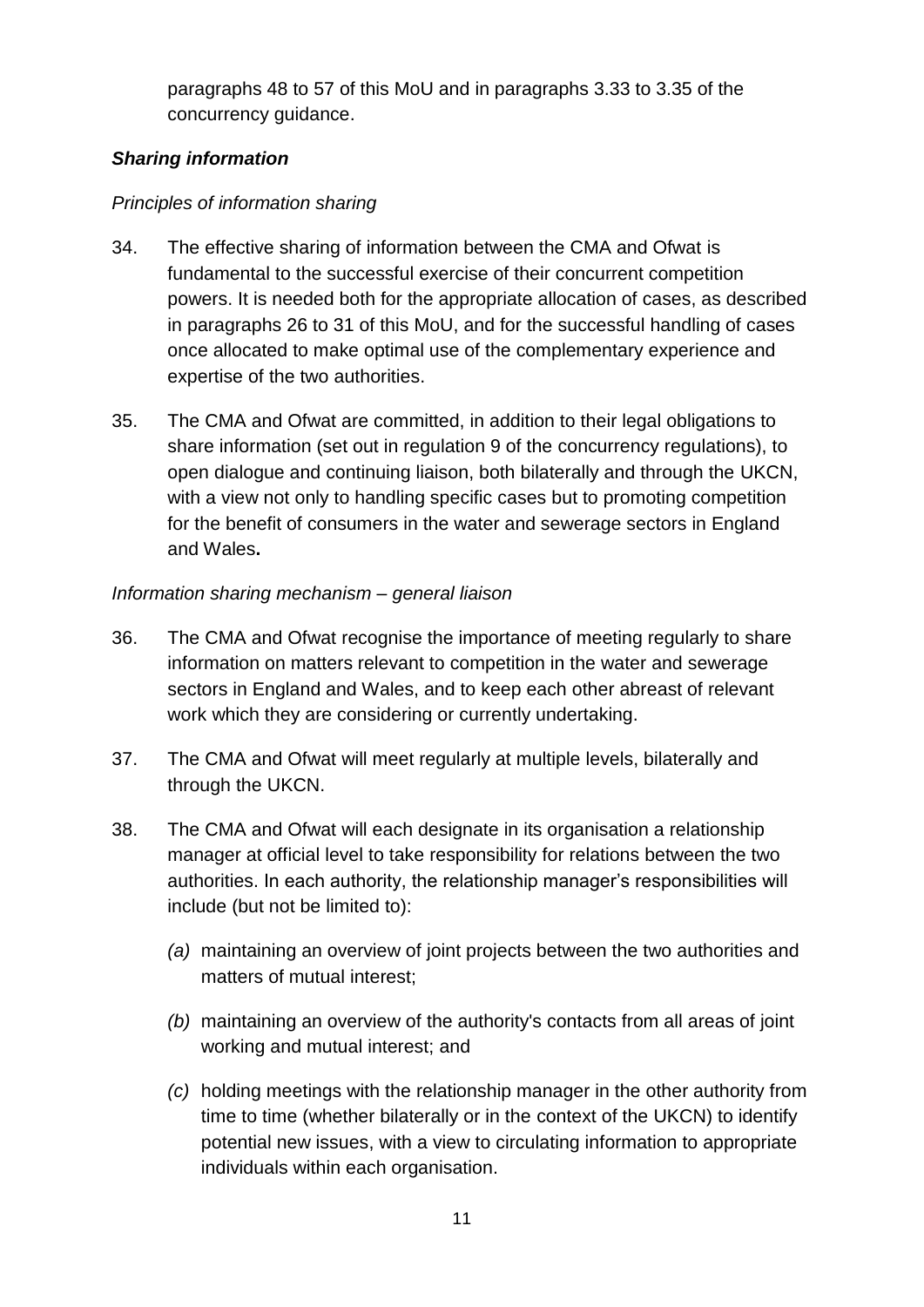- 39. The existence of relationship managers does not in any way preclude direct communication between other staff at the CMA and Ofwat.
- <span id="page-11-0"></span>40. For the purposes of sharing information pursuant to paragraph [26,](#page-8-1) ie in circumstances where the reasonable suspicion test is met, such information will be shared by the disclosing authority to the extent permitted by law and whether or not it proposes to exercise concurrent powers.<sup>11</sup> Where disclosure would be appropriate and permitted by law, the CMA and Ofwat may also share information regarding potential infringements of the competition prohibitions in advance of having reached a view as to whether the reasonable suspicion test is met. In circumstances where either the CMA or Ofwat has taken the view that a matter is not an administrative priority, irrespective of whether a view has been reached on whether the reasonable suspicion test is met, each may share the details of the matter with the other, or with any other authority which would be able to exercise concurrent competition powers in relation to that matter, to the extent permitted by law. Where leniency information is being shared under this paragraph, special considerations apply, as set out in paragraphs [46](#page-12-0) and [47.](#page-12-1)

#### *Information sharing mechanism – handling specific cases*

- 41. The procedures for information sharing for the purpose of case allocation shall be as set out in paragraphs [26](#page-8-1) to [28](#page-9-1) and [34](#page-10-0) to [47](#page-12-1) of this MoU.
- <span id="page-11-2"></span><span id="page-11-1"></span>42. When either the CMA or Ofwat is exercising its powers in respect of the competition prohibitions in a particular case in the water and sewerage sectors in England and Wales, each of them will share with the other any of the following information in its possession (to the extent permitted by law and subject to the confidentiality obligations in paragraphs [45](#page-12-2) to [47](#page-12-1) of this MoU):
	- *(a)* as a minimum, the matters referred to in regulation 9(1)(b) (j) of the concurrency regulations, and in paragraph 3.49 of the concurrency guidance, complying with the time limits specified in paragraph 3.49;
	- *(b)* other information which it reasonably believes to be relevant or helpful to the other in the conduct of the case; and
	- *(c)* in the case of the authority which is exercising the powers, reports to the other on the progress of the case, of sufficient frequency and detail to enable the other to be appropriately informed; the means and frequency of such reporting will be decided on a case-by-case basis and in the light

<sup>&</sup>lt;sup>11</sup> For the avoidance of doubt, this does not entail an obligation to inform the other party if the regulator is carrying out general monitoring activity, where there is no active consideration of exercising its concurrent powers.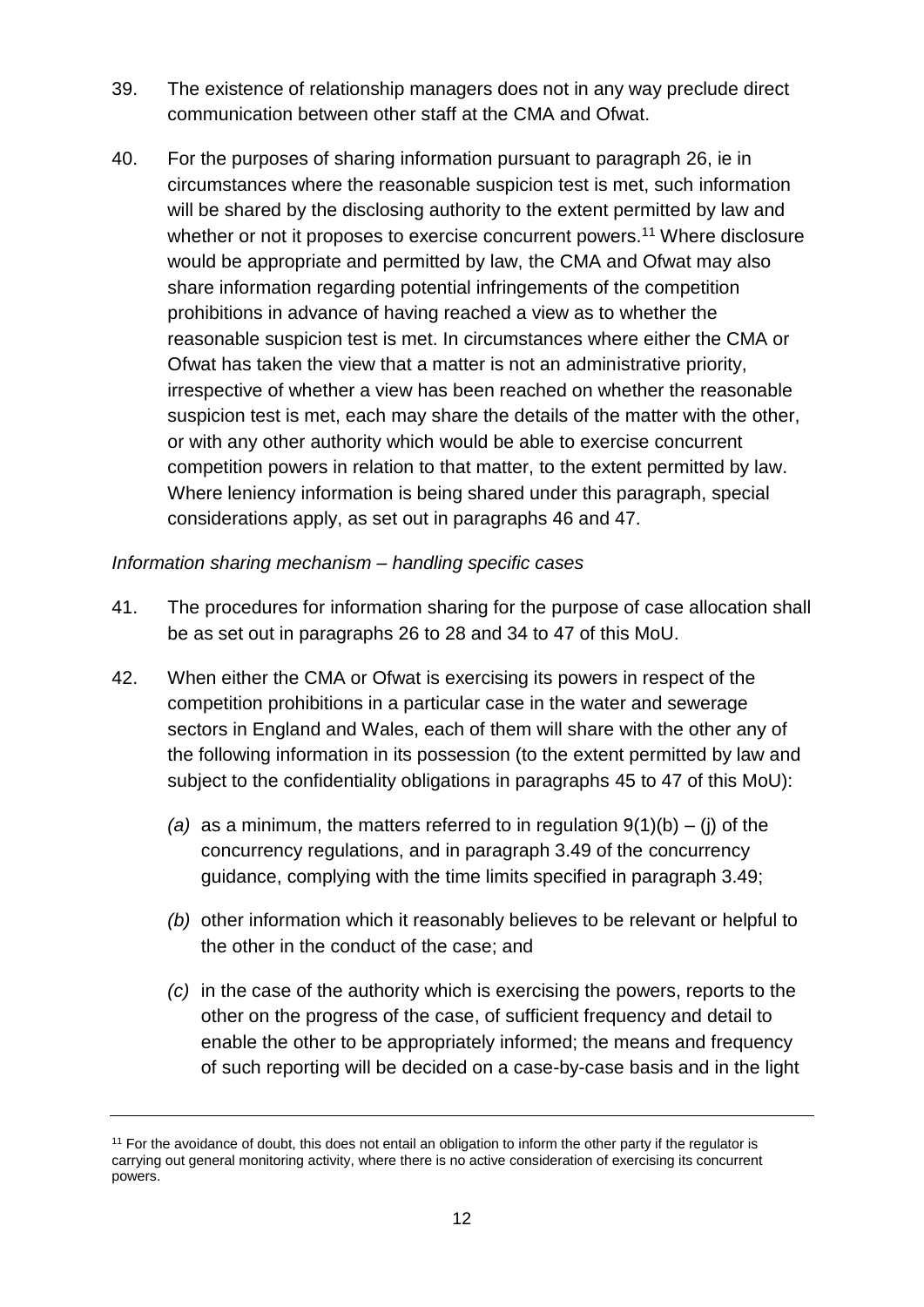of experience as this enhanced framework of collaboration and its supporting arrangements develop over time.

### *Information sharing mechanism – for know-how purposes*

- 43. The CMA will maintain on its webpages a central database of decisions taken in cases under the competition prohibitions, with a view to having an accessible body of know-how that will help ensure the effective and consistent application of competition law. The CMA and Ofwat will, to the extent permitted by law, contribute information to that in the way best calculated to achieve that objective.
- <span id="page-12-3"></span>44. In any event, the CMA will report on cases in the regulated sectors under the competition prohibitions in the annual concurrency report which it is required under statute to issue. Further provisions on the annual concurrency report are in paragraphs [58](#page-15-1) to [60](#page-16-0) of this MoU.

#### *Information sharing – confidentiality constraints*

- <span id="page-12-2"></span>45. Any disclosure of information under paragraphs [26](#page-8-1) to [28](#page-9-1) and [34](#page-10-0) to [44](#page-12-3) of this MoU, and any use by the recipient of such information, shall only be to the extent permitted by law, including by reference to the provisions of Part 9 of the Enterprise Act 2002, relevant sector-specific legislative provisions and any other provisions relating to the disclosure, handling and use of information (such as the Data Protection Act 1998 and section 118 of the Financial Services and Markets Act 2000, to the extent relevant).
- <span id="page-12-0"></span>46. Prior to disclosing information to each other, the CMA and Ofwat will not generally give the person to whom the information relates prior notice of its intention to make the disclosure. However, if the CMA or Ofwat consider it necessary or appropriate to pass leniency information to each other (or to another UK authority with concurrent powers), the transmitting authority will inform the applicant or its legal adviser first. Leniency information for the purposes of this MoU is any information which came into the possession of any of the CMA, its predecessors, Ofwat or any other public authority as a direct or indirect result of having been provided in the context of an application for leniency. It includes information obtained by the transferring authority as a result of investigative measures resulting directly or indirectly from an application for leniency.
- <span id="page-12-1"></span>47. In addition to the general provisions referred to in paragraph [45,](#page-12-2) where Ofwat or the CMA receives leniency information from the other (or from another UK authority with concurrent powers) for the purpose of applying the competition prohibitions or, in the case of the CMA, the cartel offence under section 188 of the Enterprise Act 2002, that information will not be used for any other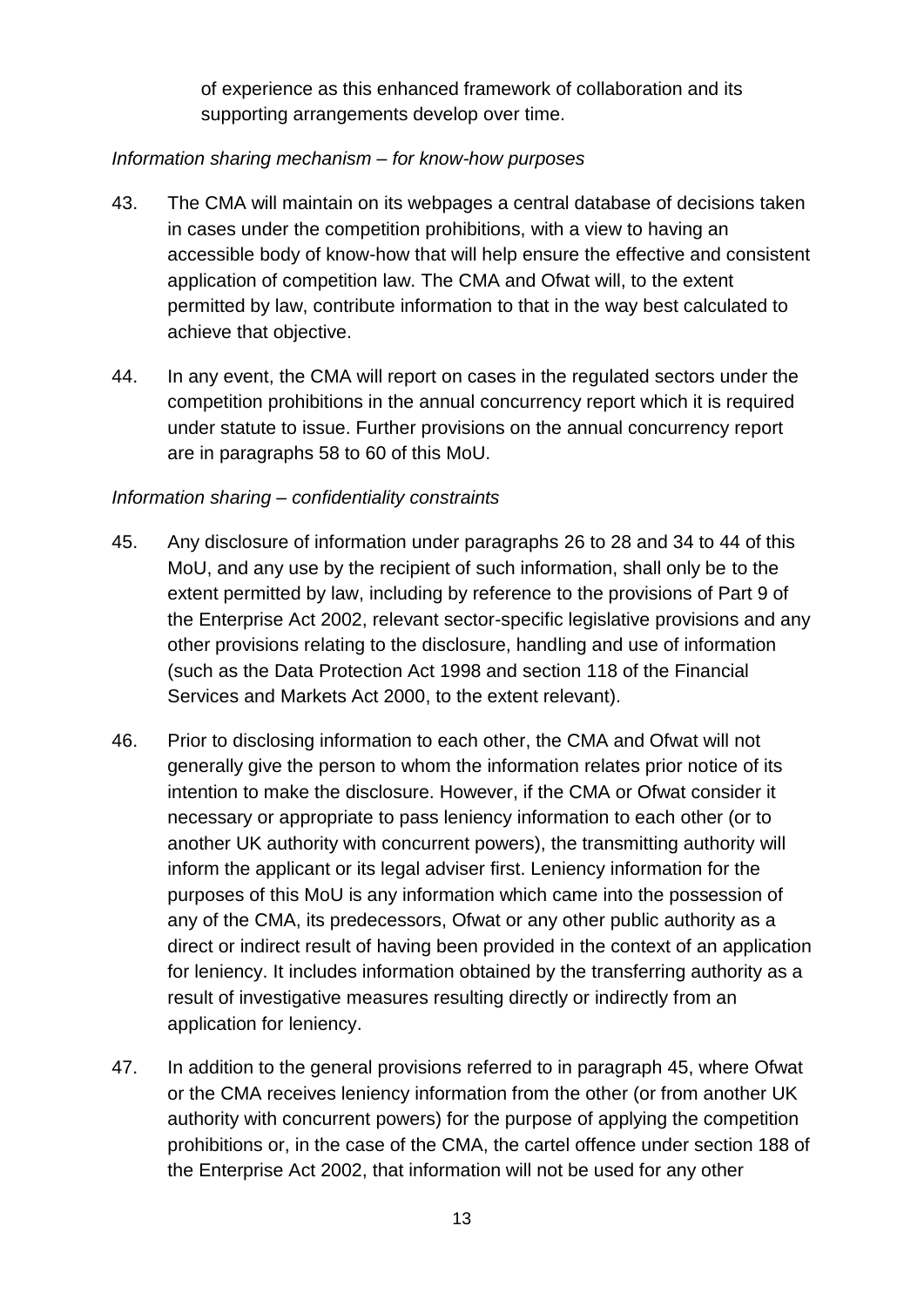purpose. This restriction on use also applies to any information obtained by the receiving authority as a result of investigative measures relating to the competition prohibitions or the cartel offence following the receipt of leniency information from the other authority. This does not affect the use that may be made by the CMA or Ofwat of information received from other sources, or if the leniency applicant's consent is obtained.<sup>12</sup> Where the provision of leniency information to either the CMA or Ofwat affords or might, under certain conditions, afford the leniency applicant, its subsidiaries or its employees protection from sanctions (including a reduction in penalties) under the leniency programme operated by that authority and that information has been passed to another authority, the receiving authority shall afford the leniency applicant, its subsidiaries or its employees no lesser protection.

#### *Pooling resources*

- <span id="page-13-0"></span>48. Paragraph [21](#page-7-0) above, and the concurrency guidance provide for support to be provided by the supporting authority to the investigating authority when it is exercising its concurrent powers in a case. The CMA and Ofwat will endeavour, so far as is reasonably practicable and permitted by law, and in the light of their respective ongoing priorities and resource availability at the time, to share their resources with each other in the interests of the effective enforcement of competition law in the water and sewerage sectors in England and Wales, and more generally the promotion of competition for the benefit of consumers in those sectors, and to ensure that their resources and expertise are used most efficiently for that purpose. This is subject to the proviso that, as stated in paragraph 5, this does not apply in relation to the functions of the CMA in its role of considering appeals against, or references related to, proposed action by Ofwat under the sectoral statutes.
- <span id="page-13-1"></span>49. As a consequence, where it has been agreed or determined that one of the authorities is to exercise its concurrent competition powers in relation to a case, that authority will, to the extent that there are resources available, receive appropriate practical assistance and support from the other in the handling of the case, as agreed on a case-by-case basis.
- 50. Such support and assistance may include the provision of training or practical know-how and expertise by one authority to the other where appropriate to enable the authority exercising its concurrent competition powers in the case

 $12$  The use restriction in this paragraph is intended to govern the use of leniency information in the context of the concurrency arrangements. It is not intended to prevent the disclosure of such leniency information by either one of the CMA or Ofwat to the other (to the extent permitted by [Part 9](http://www.legislation.gov.uk/ukpga/2002/40/part/9) of the Enterprise Act 2002 and in accordance with [Leniency and no-action applications in cartel cases:](https://www.gov.uk/government/publications/leniency-and-no-action-applications-in-cartel-cases) OFT1495) for purposes other than the application of the competition prohibitions or the cartel offence. However, any such disclosure of leniency information would only be likely to be justified in exceptional circumstances, given the strong public interest in maintaining the incentives for undertakings and, in the case of the cartel offence, individuals to apply for leniency.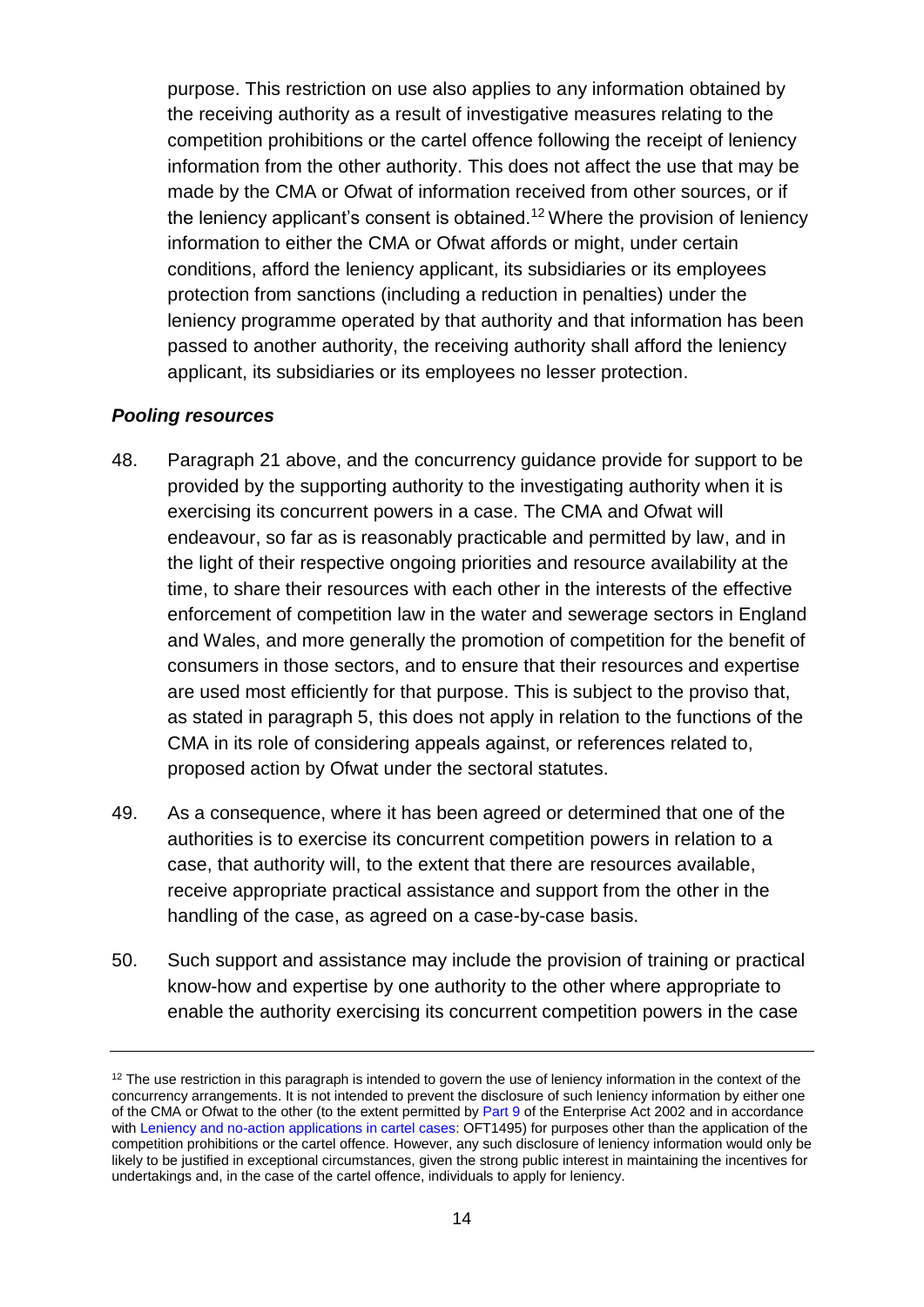to carry out its statutory functions effectively (for example in relation to conduct of site visits).

### *Secondments of staff*

- 51. One means of the practical assistance and support that might be given, as referred to in paragraphs [48](#page-13-0) and [49](#page-13-1) of this MoU, is the secondment of staff, in accordance with regulation 10 of the concurrency regulations and paragraphs 3.33 and 3.34 of the concurrency guidance.
- 52. The CMA and Ofwat are fully committed to the idea of secondments for this purpose, and will endeavour to meet each other's requests for secondments to the extent that they are appropriate and resources permit; this may include making provision for any secondee to be available to work for part of his or her time at his or her existing employer during the course of the secondment, for example on such cases that are in progress.
- <span id="page-14-0"></span>53. Requests for secondments should be made by the relationship manager of one authority to the relationship manager of the other, setting out the following information:
	- *(a)* The number of secondees required.
	- *(b)* The period for which each one is required.
	- *(c)* The level of seniority of each one.
	- *(d)* The nature of the expertise or experience of each one.
	- *(e)* The proposed payment arrangements.
	- *(f)* A brief explanation of why the requirement or requirements cannot adequately be met by deployment of staff from within the requesting authority.
- 54. To the extent that the recipient of a request for a secondment made under paragraph [53](#page-14-0) of this MoU refuses that request or accedes to it on terms that are materially different from those requested, the recipient shall give reasons.
- 55. The CMA and Ofwat will develop appropriate arrangements for the pooling and secondment of staff. Such arrangements will have regard to the resource constraints of both parties and such calls for staff, therefore, will be made in reasonable time and with sufficient warning to enable appropriate resource planning, management of other work commitments and appropriate sign-off procedures within each authority.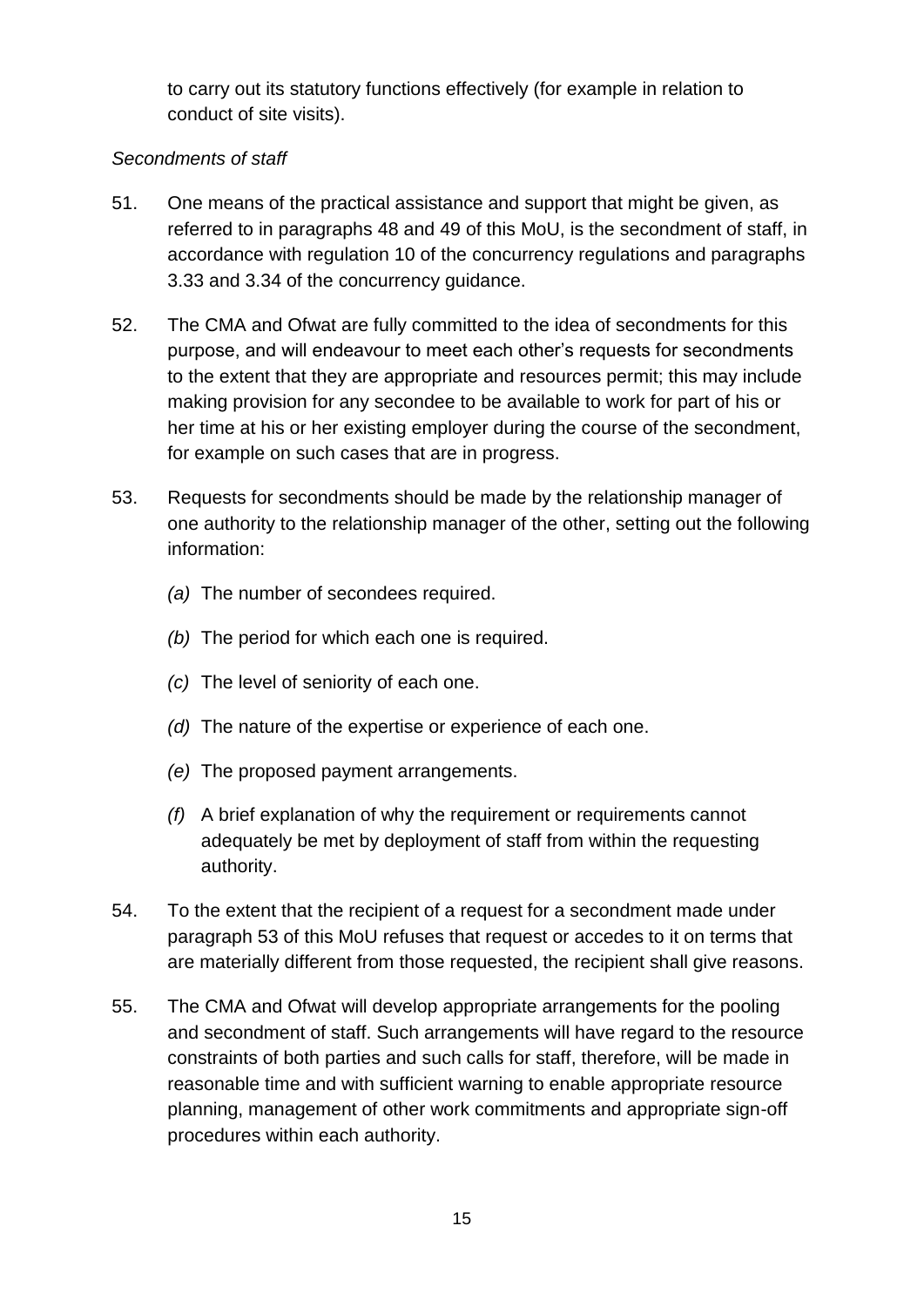#### *Other mutual support*

- 56. In addition to the sharing of information, expertise, experience and the secondment of staff, the CMA and Ofwat are fully committed to providing each other with more informal forms of support to enable them to carry out their competition law functions in relation to the water and sewerage sectors in England and Wales – in each case to the extent that it is appropriate and permitted by law, and that resources permit – including (but not limited to):
	- *(a)* answering specific queries from time to time;
	- *(b)* providing information or views on a specific sector or market, or an area of competition law or policy; and
	- *(c)* providing training on a specific sector or market, or an area of competition law or policy.
- <span id="page-15-0"></span>57. Such support may be requested and provided in connection with a specific case or with the promotion of competition more generally. In this regard, both the CMA and Ofwat will act reasonably, including by providing sufficient time and information for requests for support to be responded to fully and effectively and for the relevant staff to be engaged.

#### *Annual concurrency report*

- <span id="page-15-1"></span>58. The CMA is required by statute to publish a report every year, starting after its first year of operation in 2014/15,<sup>13</sup> containing an assessment of how the concurrency arrangements between the CMA and the sectoral regulators, as regards both the competition prohibitions and the market provisions, have operated during the year. This MoU refers to that report as the annual concurrency report. There is further provision on the annual concurrency report in paragraphs 3.55 to 3.62 of the concurrency guidance.
- <span id="page-15-2"></span>59. The CMA will consult, and cooperate with, Ofwat and with other sectoral regulators in preparing the annual concurrency report. In connection with this, the CMA will:
	- *(a)* prepare a draft of the annual concurrency report that it will send to Ofwat and other sectoral regulators seeking comments or suggestions on the content or conclusions of the annual concurrency report and giving them adequate time to comment or make suggestions;

<sup>&</sup>lt;sup>13</sup> Enterprise and Regulatory Reform Act 2013 [Schedule 4](http://www.legislation.gov.uk/ukpga/2013/24/schedule/4/enacted) paragraph 16.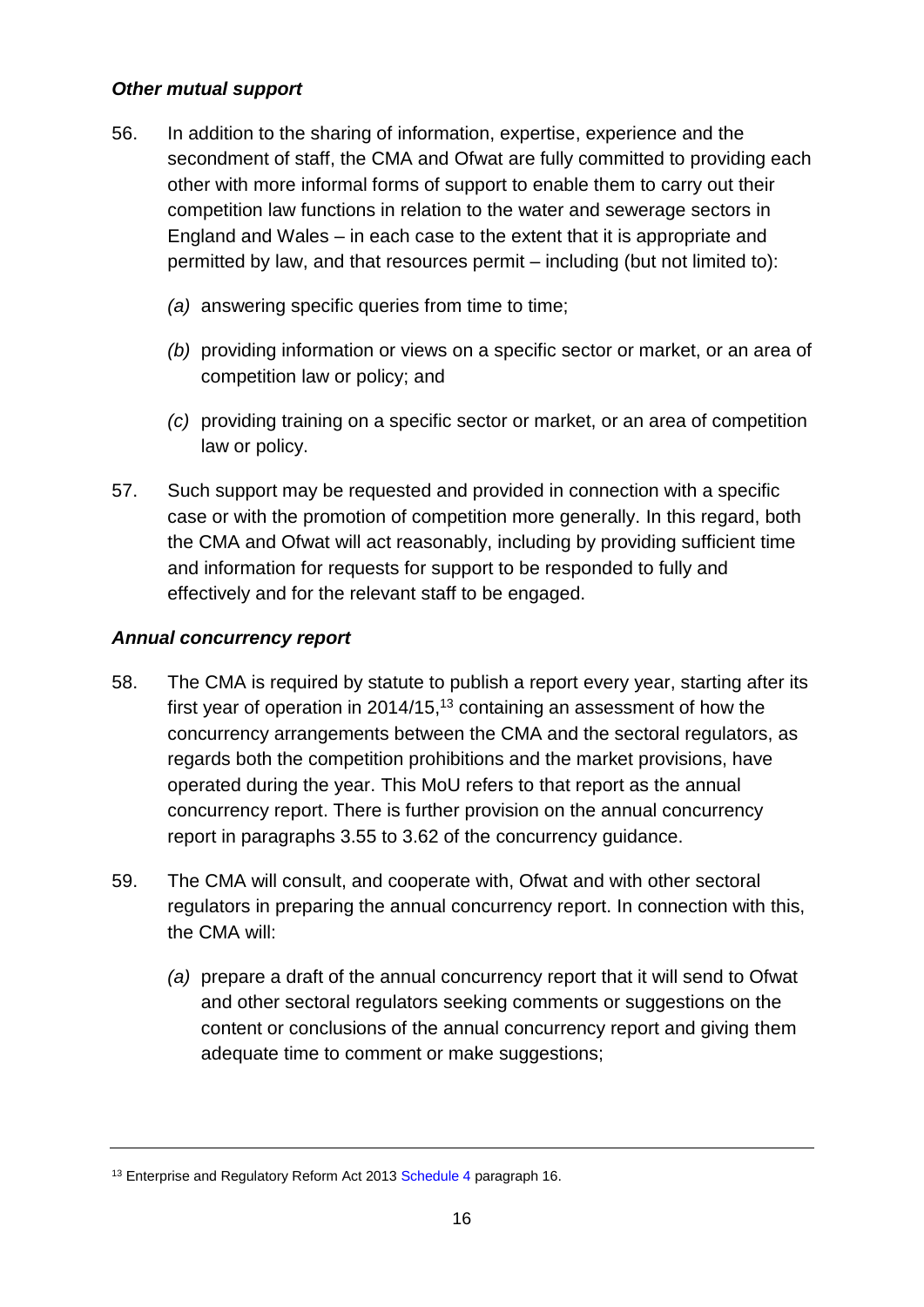- *(b)* take account of any comments or suggestions it receives from Ofwat and other sectoral regulators and the CMA may seek further clarification on those comments or suggestions as appropriate;
- *(c)* prepare a final version of the annual concurrency report for publication that takes account of its consultation of Ofwat and other sectoral regulators as appropriate; and
- *(d)* make the annual concurrency report available on the CMA webpages.
- <span id="page-16-0"></span>60. Ofwat will cooperate with the CMA in the preparation of the annual concurrency report including (but not limited to) by way of:
	- *(a)* providing information and data on general market conditions and on the application of the competition prohibitions and the market provisions in the water and sewerage sectors in England and Wales;
	- *(b)* responding to reasonable requests for information and data; and
	- *(c)* providing to the CMA any comments and suggestions it may have in connection with the process described in paragraph [59](#page-15-2) of this MoU;

in each case promptly so as to facilitate the timely production and publication of the annual concurrency report.

### *Voluntary redress schemes*

61. In cases relating to investigations under the competition prohibitions in the water and sewerage sectors in England and Wales, both the CMA and Ofwat have the power to approve voluntary redress schemes. When either authority proposes to exercise these powers, it shall liaise with the other authority as appropriate and will have regard to its own guidance.<sup>14</sup>

### *Short form opinions*

62. The CMA shall inform Ofwat following an initial enquiry for a short form opinion relating to the water and sewerage sector. Where the CMA is considering providing such an opinion, it will discuss with Ofwat before deciding to do so. If the CMA then decides to produce an opinion, it will engage with Ofwat, the nature and degree of that engagement to be considered on a case-by-casebasis, having regard, in particular, to the extent to which the opinion has a multi-sector rather than single-sector dimension. In

<sup>14</sup> The CMA's guidance on th[e approval of voluntary redress schemes](https://www.gov.uk/government/publications/approval-of-redress-schemes-for-competition-law-infringements) (CMA40) states at footnote 7: 'The CMA expects that regulators will take this CMA guidance into account when producing their own guidance on the approval power.'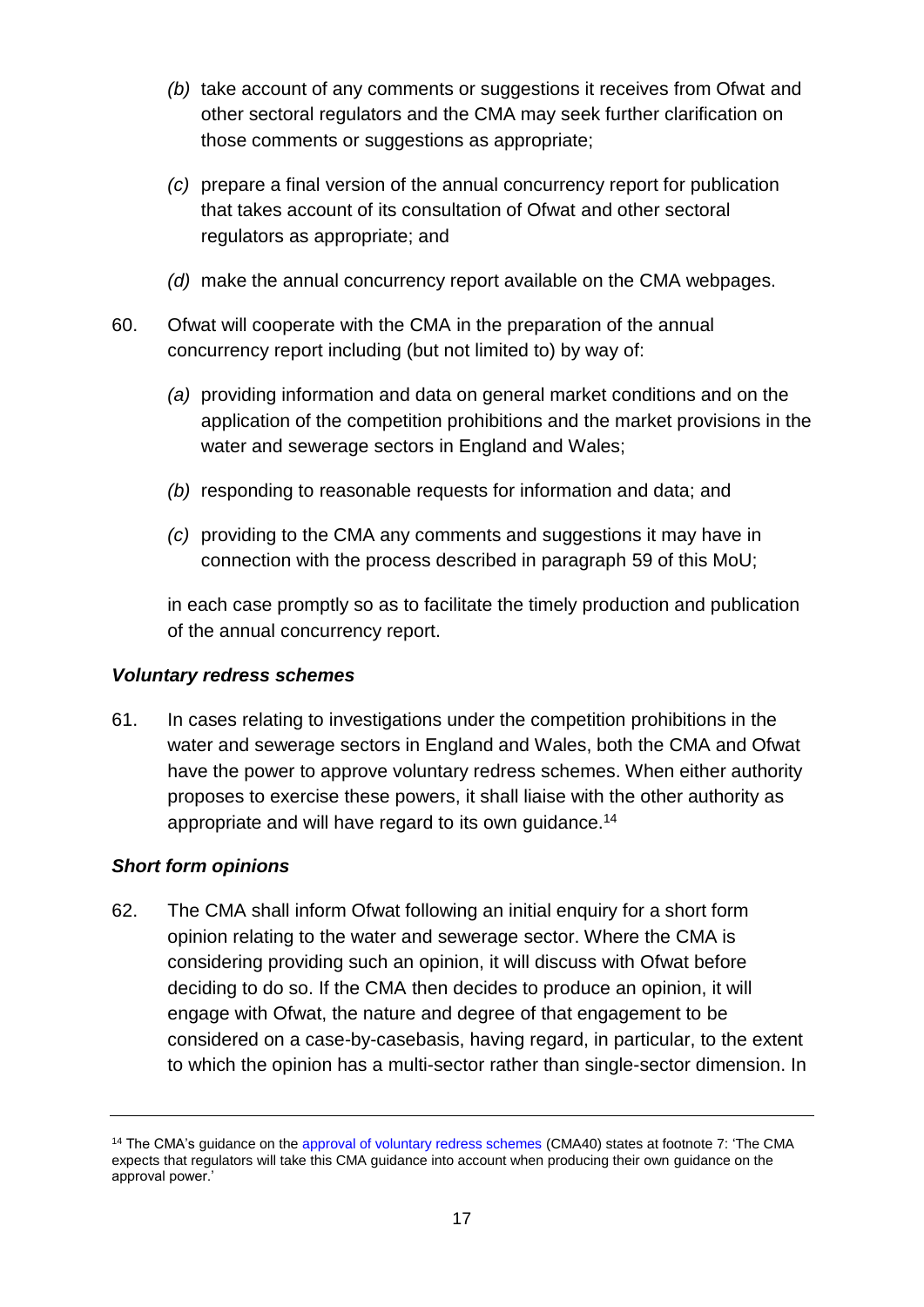all cases, the CMA will give Ofwat the opportunity to provide comments on a draft opinion.

## *Choice of instrument – competition prohibition or direct regulation by licence enforcement*

- 63. As a result of legislative changes introduced by Schedule 14 to the Enterprise and Regulatory Reform Act 2013, <sup>15</sup> Ofwat is required by sections 19(1A) and 22A(13) of the Water Industry Act 1991, to 'consider whether it would be more appropriate to proceed under the Competition Act 1998' before exercising its direct regulatory powers of enforcement in relation to statutory or other requirements which are enforceable by Ofwat under section 18 of the Water Industry Act 1991 or licence contravention by relevant companies.
- 64. The Explanatory Notes to the legislation explain that this provision 'enhances the emphasis on early and proper consideration of the use of anti-trust powers (under Part 1 of the CA98) <sup>16</sup> by the sector regulators'. 17
- 65. The government had previously indicated that the policy intention is to: 'strengthen the primacy of general competition law, so that the Sector Regulators are required to consider whether the use of their CA98 powers is more appropriate before using their sectoral powers to promote competition'. 18
- 66. Under this provision, it is for Ofwat to determine, in any particular case, whether using its powers under the competition prohibitions would be more appropriate than exercising its licence enforcement powers.
- 67. Paragraph 4.4 of the concurrency guidance says that this determination will be made by the sectoral regulators 'on a case-by-case basis'. It may be that, in the light of experience accumulated over the coming months or years in applying this provision, it will be possible to develop more general principles that could serve as useful guidance in future cases, perhaps through the forum of the UKCN, while respecting the right of the sectoral regulator to make the determination.

<sup>&</sup>lt;sup>15</sup> Having effect from April 2014.

<sup>&</sup>lt;sup>16</sup> That is, the competition prohibitions.

<sup>&</sup>lt;sup>17</sup> [Enterprise and Regulatory Reform Act 2013 Explanatory Notes,](http://www.legislation.gov.uk/ukpga/2013/24/notes) paragraph 370.

<sup>18</sup> BIS (March 2012), *[Growth, competition and the competition regime: government response to consultation](https://www.gov.uk/government/publications/growth-competition-and-the-competition-regime-government-response-to-consultation)*, paragraph 8.16.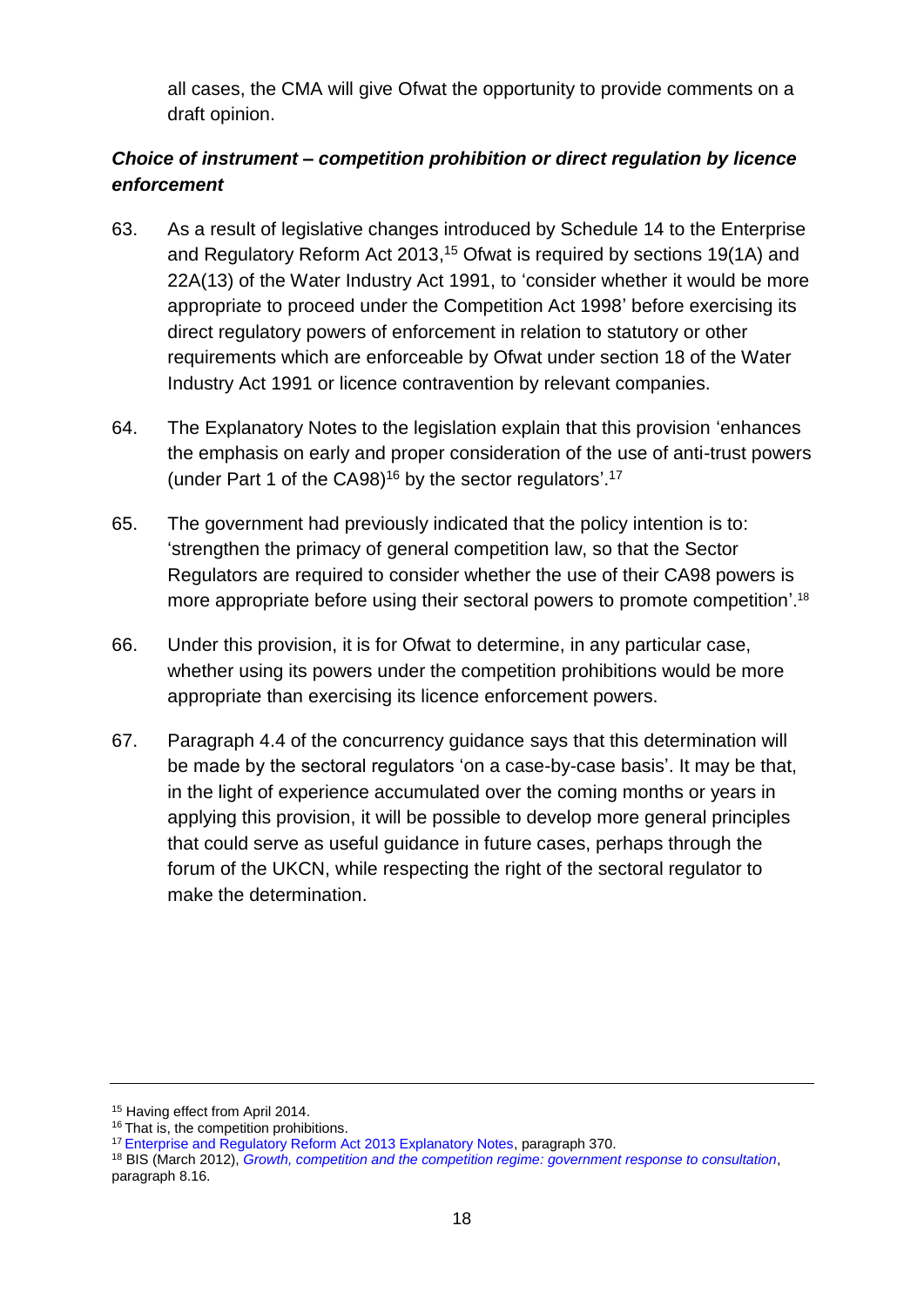# <span id="page-18-0"></span>**Part B – Cooperation in relation to the market provisions: market studies and market investigations (Enterprise Act 2002)**

## *How concurrency works under the market provisions*

- 68. Ofwat has the power, concurrently with the CMA, to carry out market studies, to make market investigation references, agree undertakings in lieu of a reference and make recommendations to the government in relation to the water and sewerage sectors in England and Wales under Part 4 of the Enterprise Act 2002 (as do other sectoral regulators in relation to the sectors for which they are responsible).
- 69. Under the Enterprise Act 2002, the CMA and Ofwat may, in relation to the water and sewerage sectors in England and Wales, undertake market studies, and may make market investigation references to the Chair of the CMA for the constitution of a CMA group to conduct an in-depth market investigation into single or multiple markets for goods or services in the UK. The purpose of these investigations is to examine the market(s) and (where required) implement appropriate remedies where the CMA determines that the structure of the market(s) or the conduct of the suppliers or customers is harming competition.
- 70. When making a reference, the CMA or Ofwat, as applicable, must have reasonable grounds for suspecting that any feature or combination of features of a market or markets in the UK prevents, restricts or distorts competition in relation to the supply or acquisition of any goods or services in the UK (or in a part of the UK).
- 71. The cooperation between the CMA and Ofwat provided for in this Part B shall not extend to conduct that could reasonably be expected to impair the impartiality or the fairness of the CMA panel in conducting market investigations.

### *Super-complaints*

- 72. Section 11 of the Enterprise Act 2002 provides for a super-complaint to be made by a designated consumer body that any feature, or combination of features, of a market in the UK for goods or services is or appears to be significantly harming the interests of consumers.
- 73. Ofwat has a duty to respond to super-complaints made to it under the Enterprise Act 2002 if the complaint concerns the water and sewerage sectors in England and Wales.